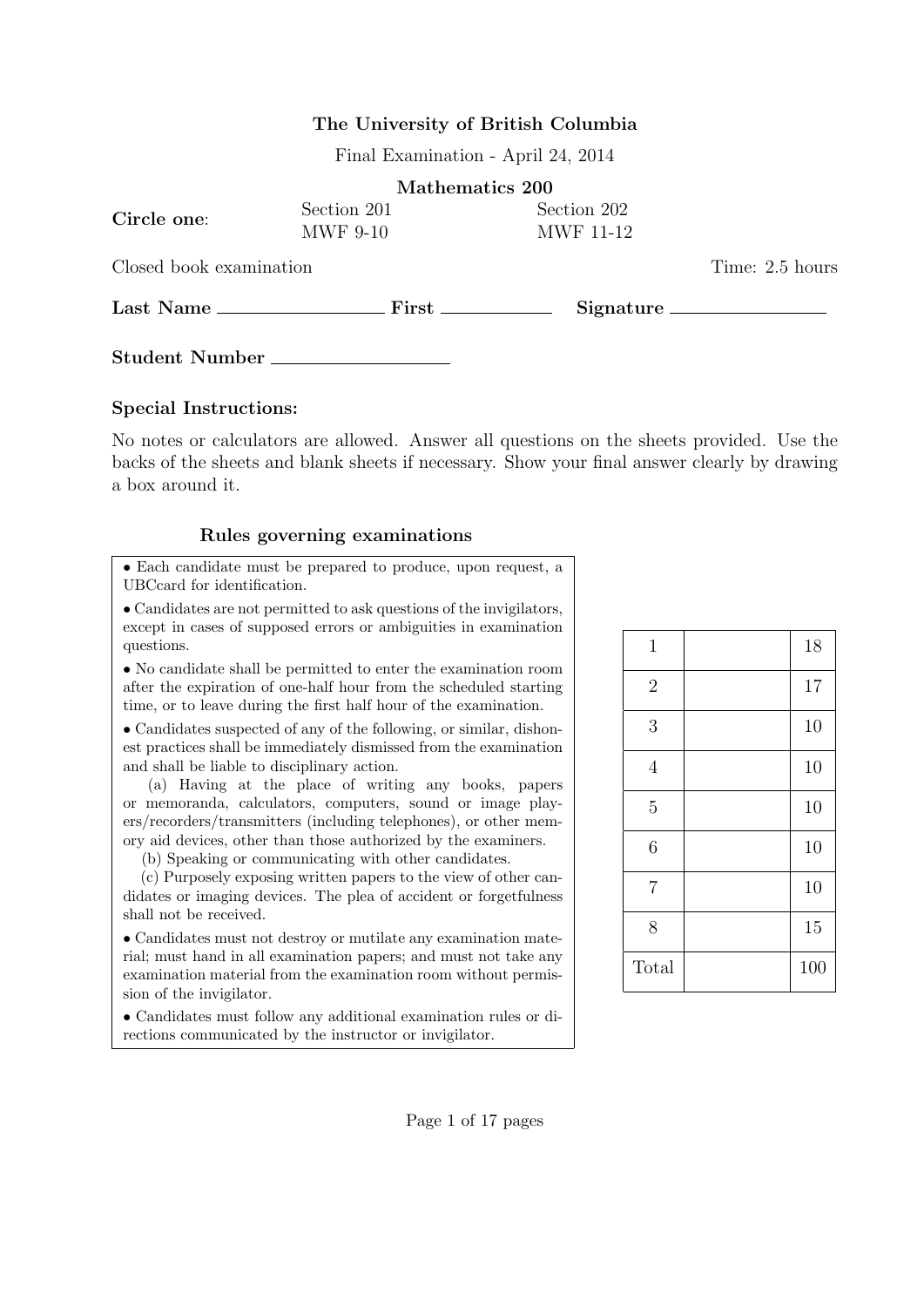## Formulas

• Projection of  $\vec{v}$  onto  $\vec{u}$ :

$$
proj_{\vec{u}}\vec{v} = \frac{\vec{u} \cdot \vec{v}}{\vec{u} \cdot \vec{u}}\vec{u}.
$$

• Cross product

$$
\langle a, b, c \rangle \times \langle d, e, f \rangle = \langle bf - ce, -(af - cd), ae - bd \rangle.
$$

• Equations of the line through  $(x_0, y_0, z_0)$  in the direction  $\vec{v} = \langle a, b, c \rangle$ :

$$
(x, y, z) = (x_0 + ta, y_0 + tb, z_0 + tc),
$$
 
$$
\frac{x - x_0}{a} = \frac{y - y_0}{b} = \frac{z - z_0}{c}.
$$

• Tangent plane to the surface  $z = f(x, y)$  at the point  $(x_0, y_0, z_0)$ :

$$
z - z_0 = f_x(x_0, y_0)(x - x_0) + f_y(x_0, y_0)(y - y_0).
$$

• Tangent plane to the level surface  $F(x, y, z) = k$  at the point  $(x_0, y_0, z_0)$ :

$$
F_x(x_0, y_0, z_0)(x - x_0) + F_y(x_0, y_0, z_0)(y - y_0) + F_z(x_0, y_0, z_0)(z - z_0) = 0.
$$

• Linear approximation of  $f(x, y)$  at the point  $(x_0, y_0)$ :

$$
L(x, y) = f(x_0, y_0) + f_x(x_0, y_0)(x - x_0) + f_y(x_0, y_0)(y - y_0).
$$

• differential

$$
dz = \frac{\partial z}{\partial x}dx + \frac{\partial z}{\partial y}dy.
$$

• Chain rule:

$$
\frac{\partial f}{\partial t} = \frac{\partial f}{\partial x}\frac{\partial x}{\partial t} + \frac{\partial f}{\partial y}\frac{\partial y}{\partial t}.
$$

• Implicit differentiation if  $y(x)$  is given by  $F(x, y) = 0$ :

$$
\frac{dy}{dx} = -\frac{F_x}{F_y}.
$$

• Directional derivative:

$$
D_{\vec{u}}f = \nabla f \bullet \vec{u} = \langle f_x, f_y \rangle \bullet \vec{u}.
$$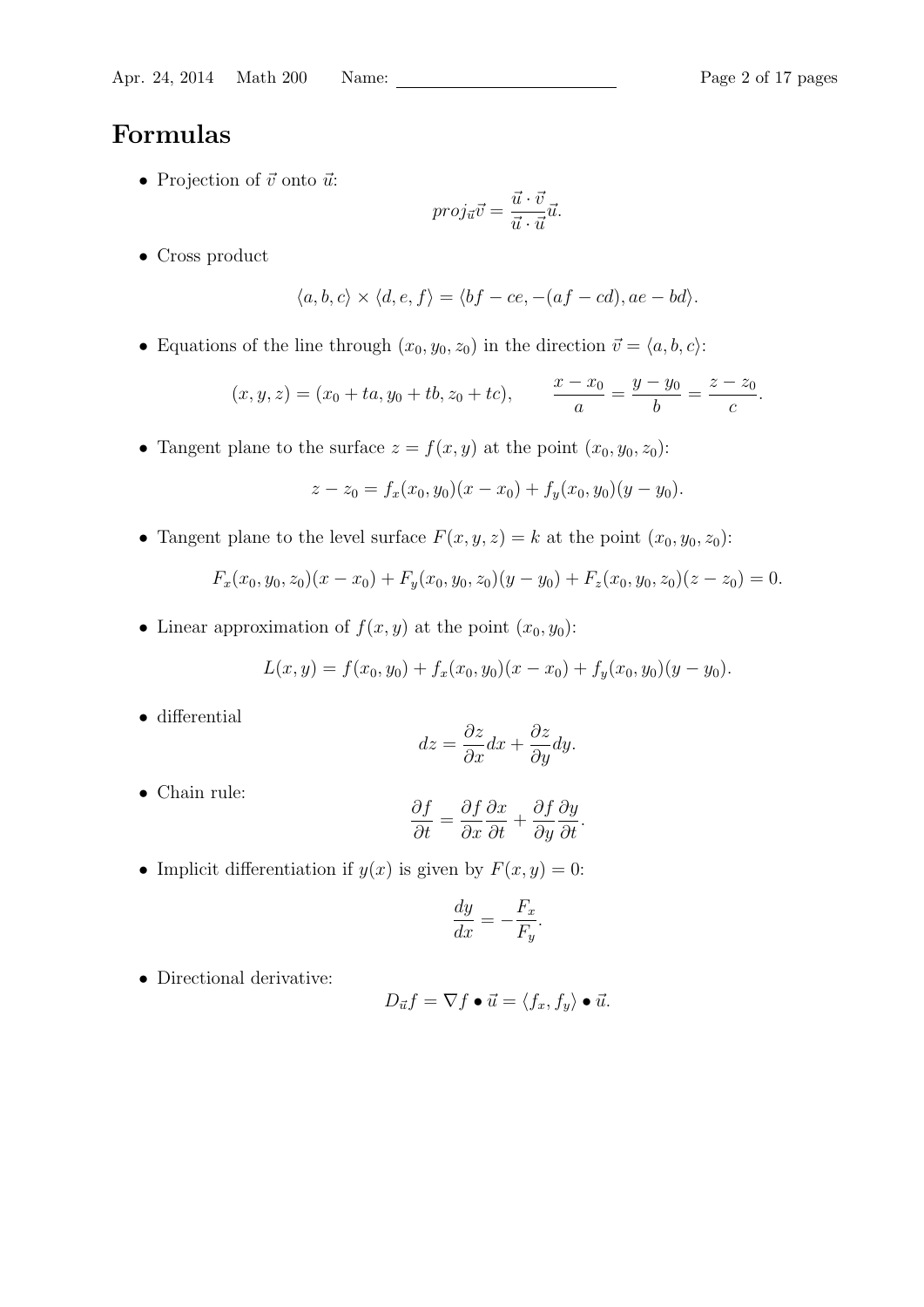- Classification of critical points of  $f(x, y)$ . Set  $D = f_{xx}f_{yy} f_{xy}^2$ . Then
	- if  $D > 0$  and  $f_{xx} > 0$ , then local minimum;
	- if  $D > 0$  and  $f_{xx} < 0$ , then local maximum;
	- if  $D < 0$ , then saddle.
- Lagrange multiplier equations to find min/max of f with constraint  $g = k$ :

$$
\nabla f = \lambda \nabla g, \qquad g = k.
$$

 $\bullet\,$  Iterated integrals:

$$
\iint_D f dA = \int_c^d \int_{h_1(y)}^{h_2(y)} f(x, y) dx dy = \int_a^b \int_{g_1(x)}^{g_2(x)} f(x, y) dy dx.
$$

• Mass and center of mass, given density  $\rho(x, y, z)$ :

$$
m = \iiint_E \rho(x, y, z)dV, \quad M_x = \iiint_E x\rho(x, y, z)dV, \quad \bar{x} = M_x/m, \quad \dots
$$

• Cylindrical coordinates

$$
x = r\cos\theta, y = r\sin\theta, z = z; \quad \iiint_E f(x, y, z)dV = \iiint_B f(r\cos\theta, r\sin\theta, z)rdzdrd\theta.
$$

• Spherical coordinates

$$
x = \rho \sin \phi \cos \theta, y = \rho \sin \phi \sin \theta, z = \rho \cos \phi;
$$

$$
\iiint_E f dV = \iiint_B f \rho^2 \sin \phi d\rho d\phi d\theta.
$$

• Sin and Cos:

| $\sin \theta$ |  |  |
|---------------|--|--|
| $\cos\theta$  |  |  |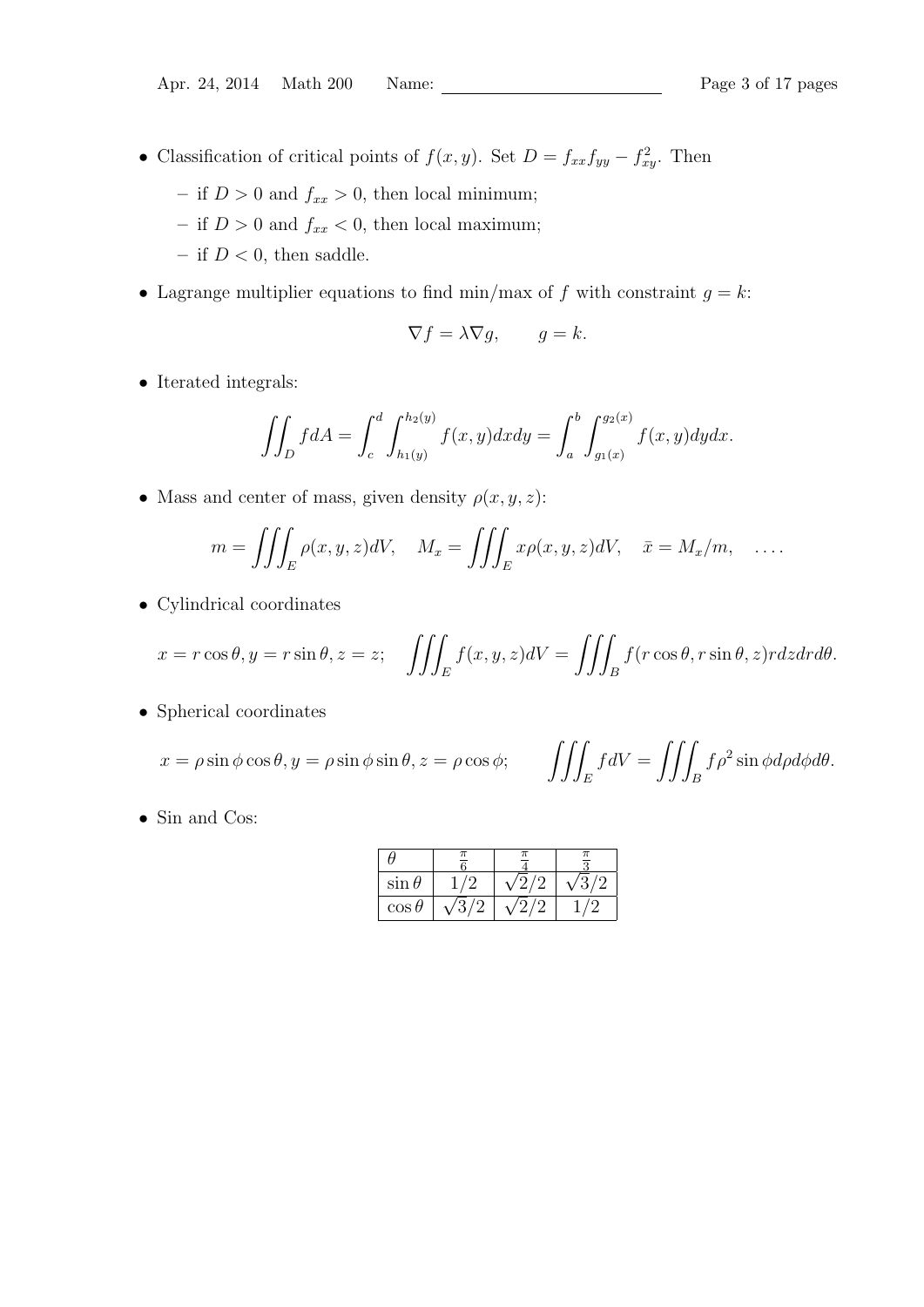PROBLEM 1. Consider two planes  $W_1$ ,  $W_2$ , and a line M defined by:

$$
W_1: -2x + y + z = 7
$$
,  $W_2: -x + 3y + 3z = 6$ ,  $M: \frac{x}{2} = \frac{2y - 4}{4} = z + 5$ .

**a.** Find a parametric equation of the line of intersection  $L$  of  $W_1$  and  $W_2$ .

**b.** Find the distance from  $L$  to  $M$ .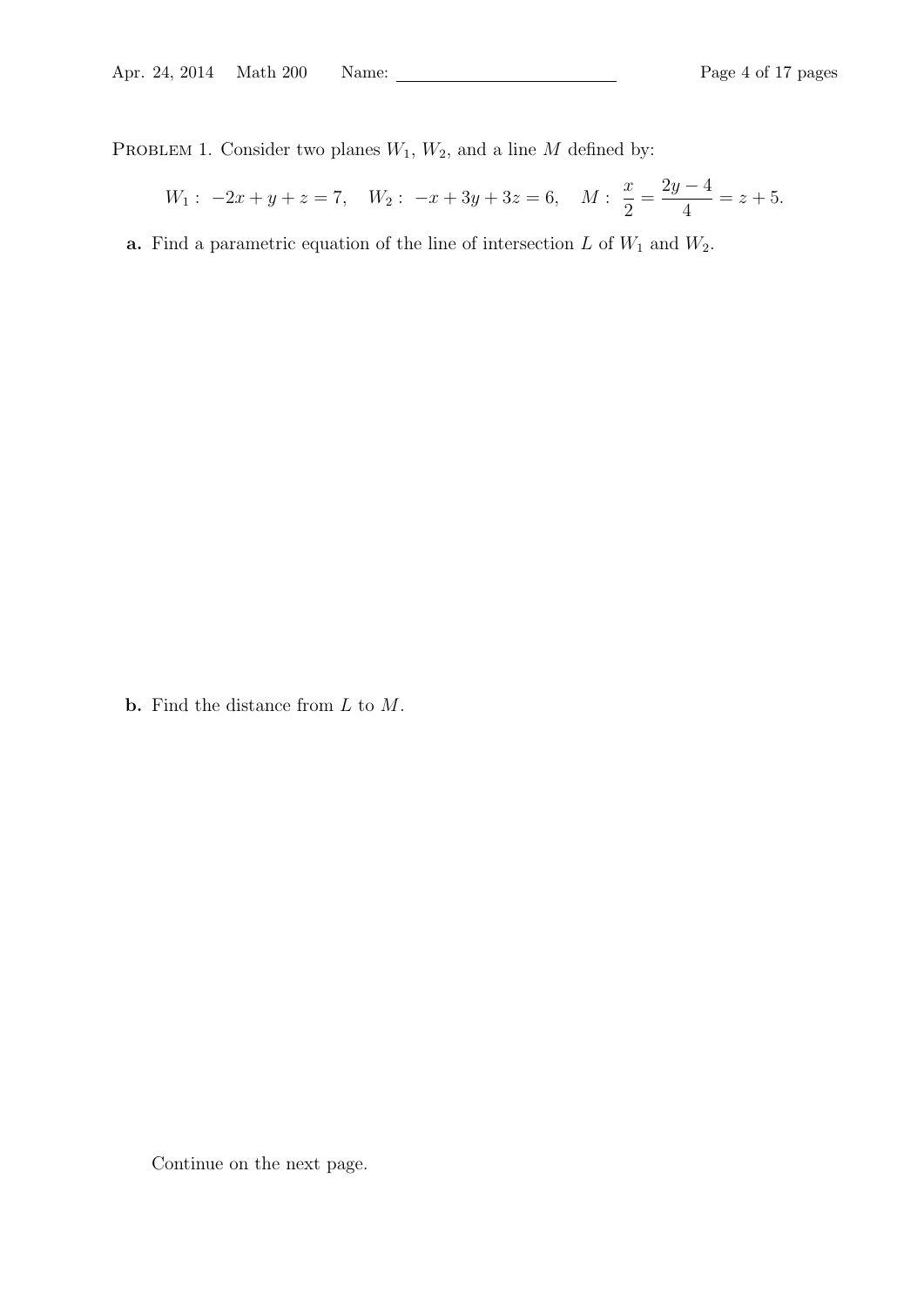c. Find the area of the parallelogram on  $W_2$  ( $-x + 3y + 3z = 6$ ) defined by  $0 \le x \le 3$ ,  $0 \le y \le 2$ .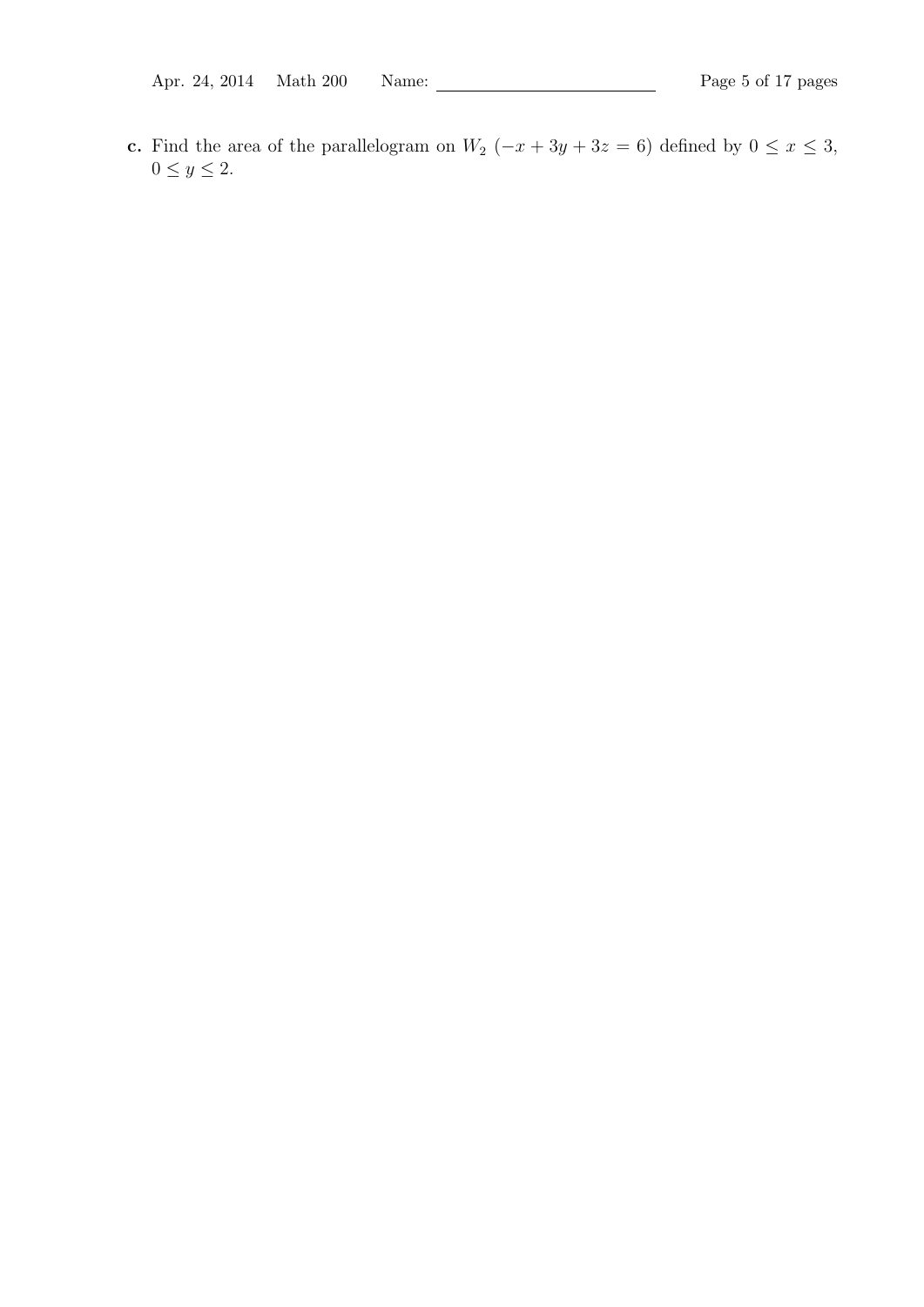PROBLEM 2. Let the pressure P and temperature T at a point  $(x, y, z)$  be

$$
P(x, y, z) = \frac{x^2 + 2y^2}{1 + z^2}, \qquad T(x, y, z) = 5 + xy - z^2,
$$

**a.** If the position of an airplane at time  $t$  is

$$
(x(t), y(t), z(t)) = (2t, t2 - 1, \cos t),
$$

find  $\frac{d}{dt}(PT)^2$  at time  $t = 0$  as observed from the airplane.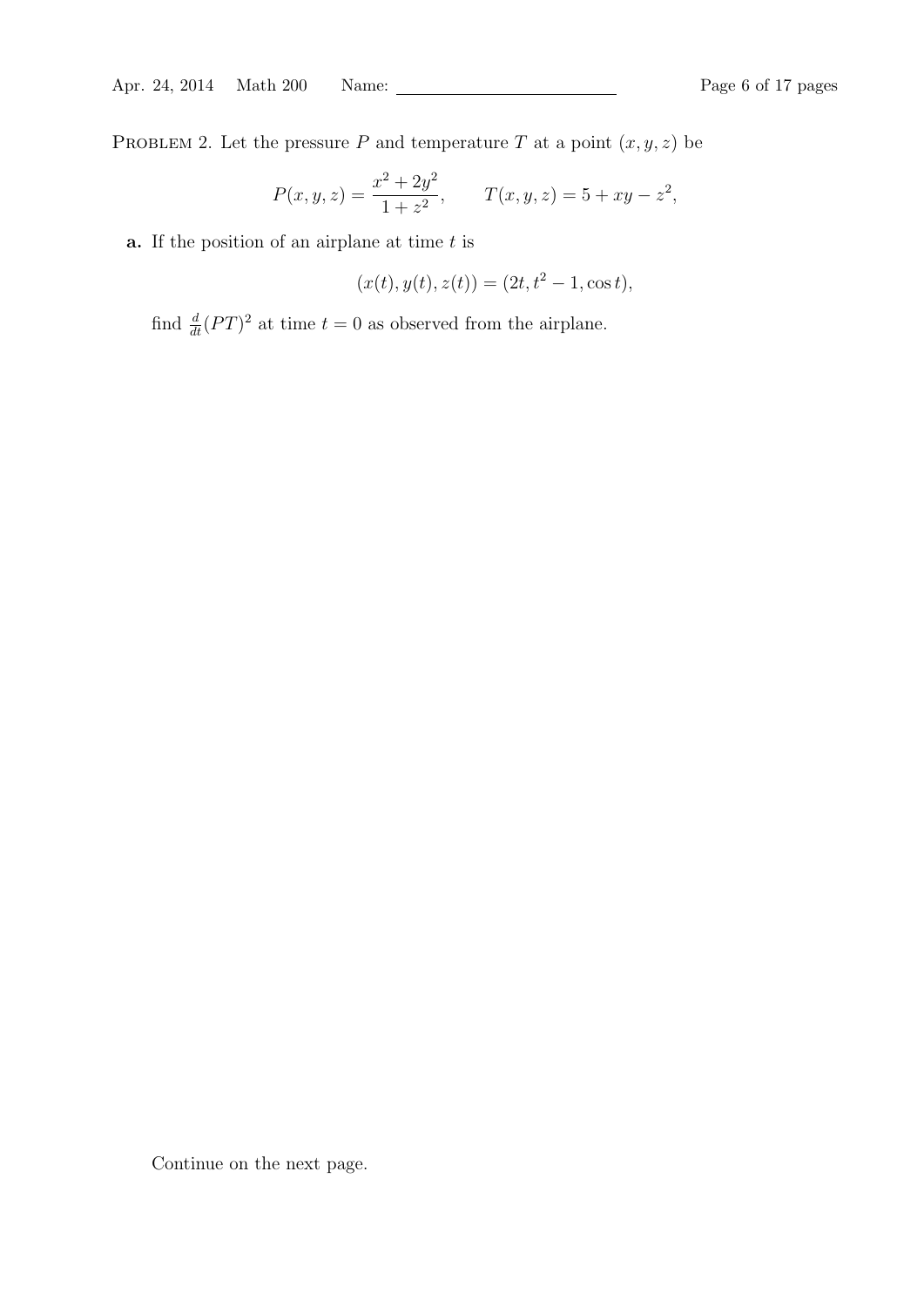$$
P(x, y, z) = \frac{x^2 + 2y^2}{1 + z^2}, \qquad T(x, y, z) = 5 + xy - z^2,
$$

**b.** In which direction should a bird at the point  $(0, -1, 1)$  fly if it wants to keep both P and T constant. (Give one possible direction vector. It does not need to be a unit vector.)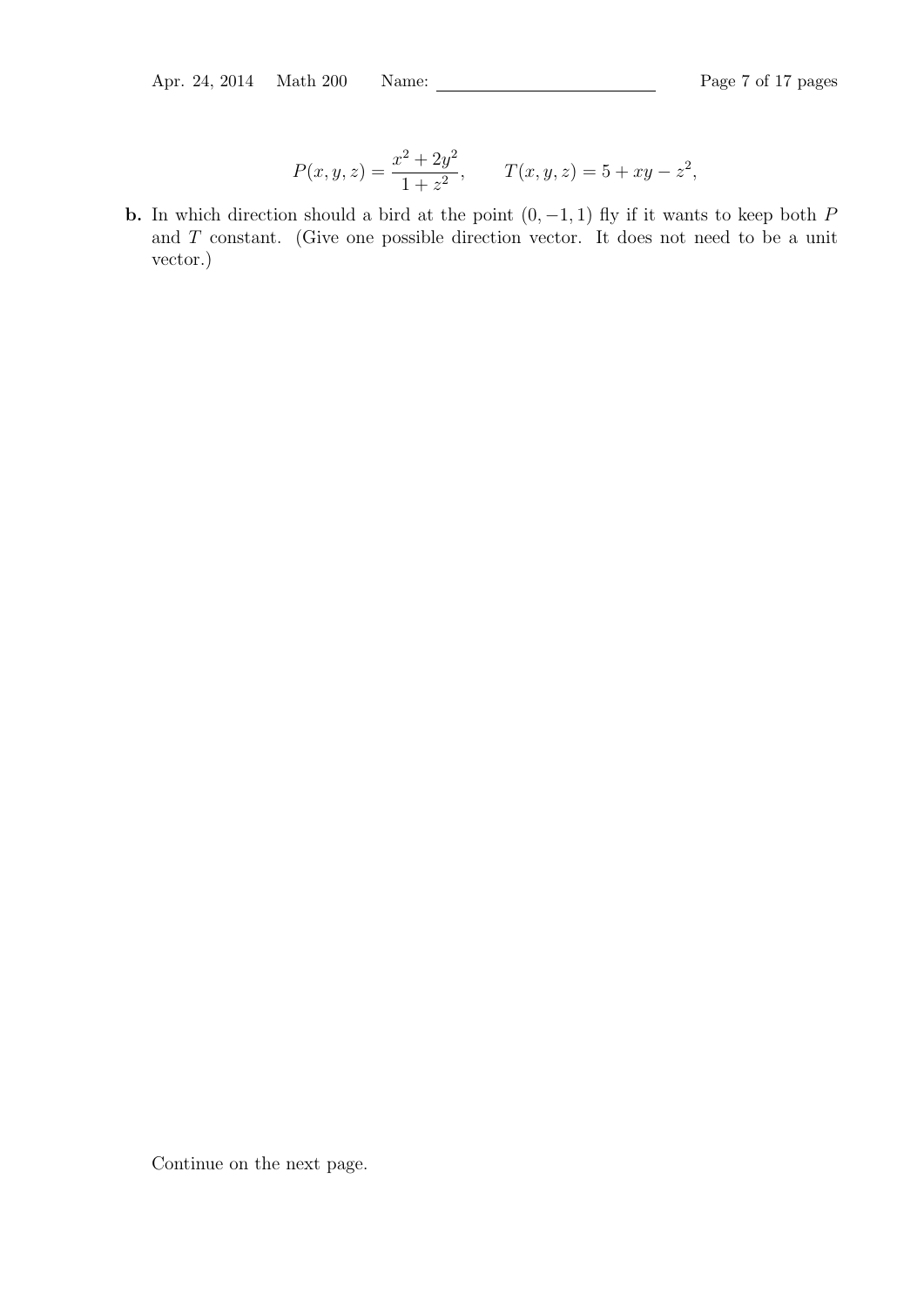c. An ant crawls on the surface  $z^3 + zx + y^2 = 2$ . When the ant is at the point  $(0, -1, 1)$ , in which direction should it go for maximum increase of the temperature  $T = 5 + xy - z^2$ ? Your answer should be a vector  $\langle a, b, c \rangle$ , not necessarily of unit length. (Note that the ant cannot crawl in the direction of the gradient because that leads off the surface. The direction vector  $\langle a, b, c \rangle$  has to be on the tangent plane to the surface.)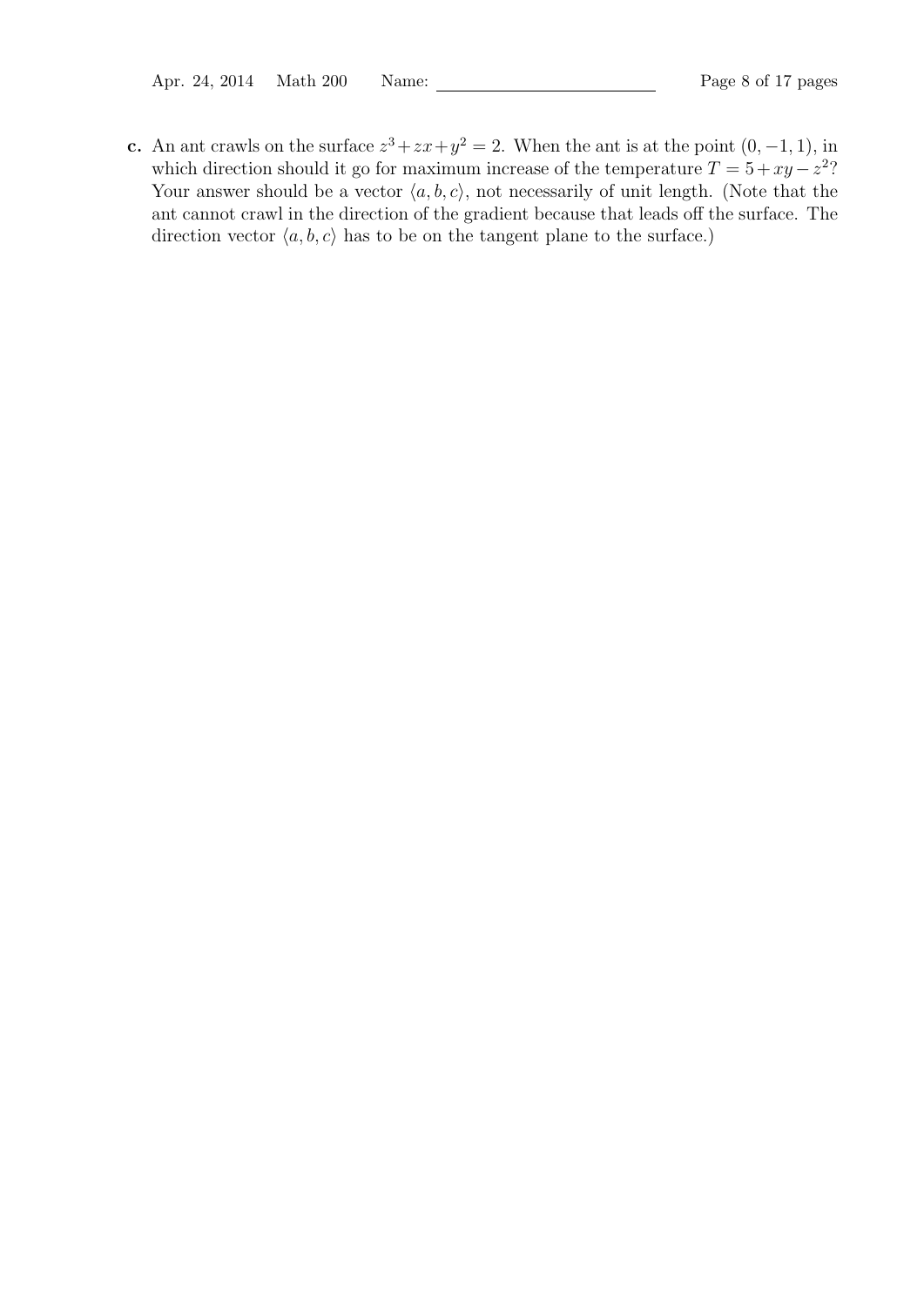PROBLEM 3. Consider the function

$$
f(x, y) = 3kx^2y + y^3 - 3x^2 - 3y^2 + 4,
$$

where  $k > 0$  is a constant. Find and classify all critical points of  $f(x, y)$  as local minima, local maxima, saddle points or points of indeterminate type. Carefully distinguish the cases  $k < \frac{1}{2}, k = \frac{1}{2}$  $\frac{1}{2}$  and  $k > \frac{1}{2}$ .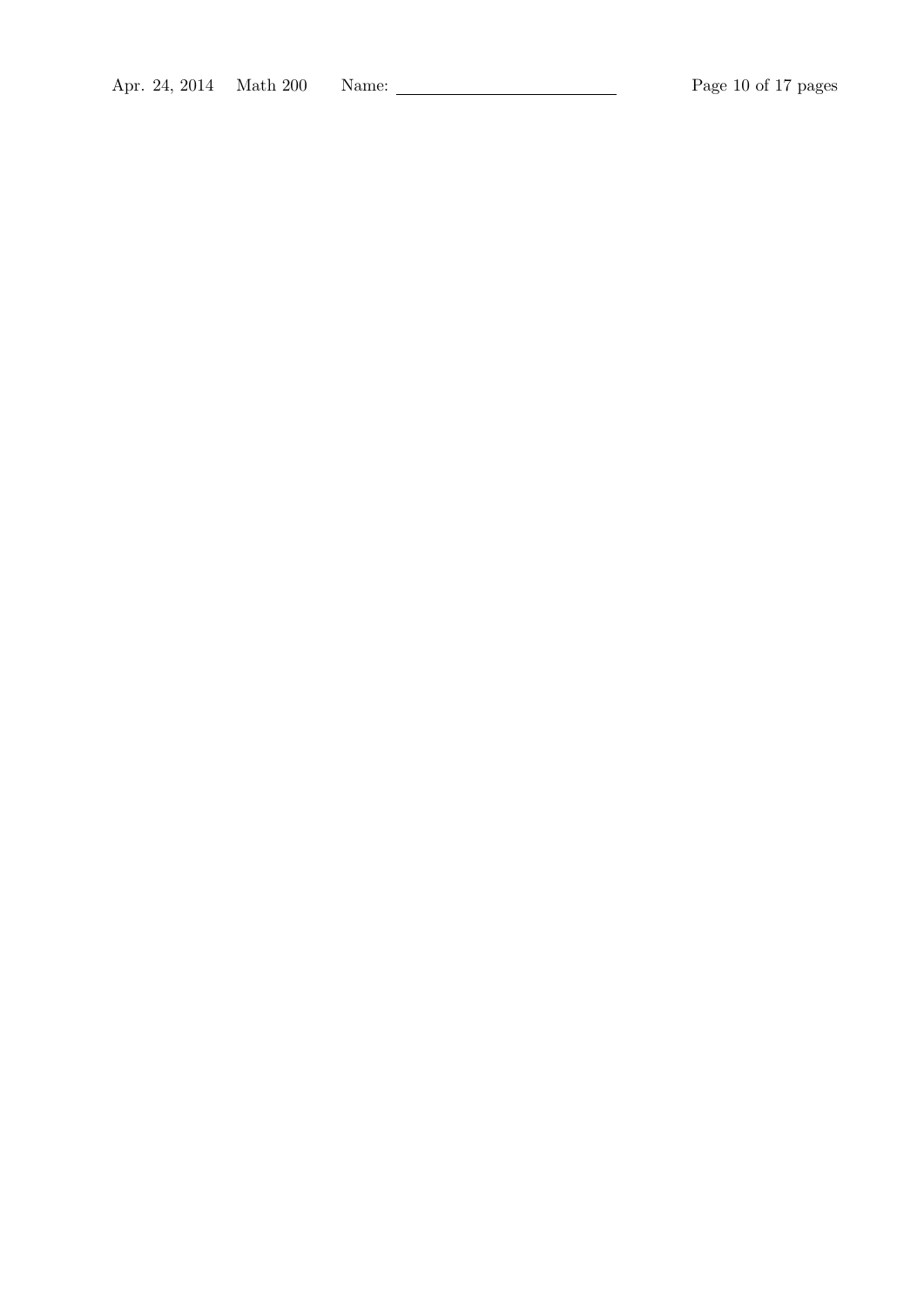PROBLEM 4. Find the largest and smallest values of

$$
f(x, y, z) = 6x + y^2 + xz
$$

on the sphere  $x^2 + y^2 + z^2 = 36$ . Determine all points at which these values occur.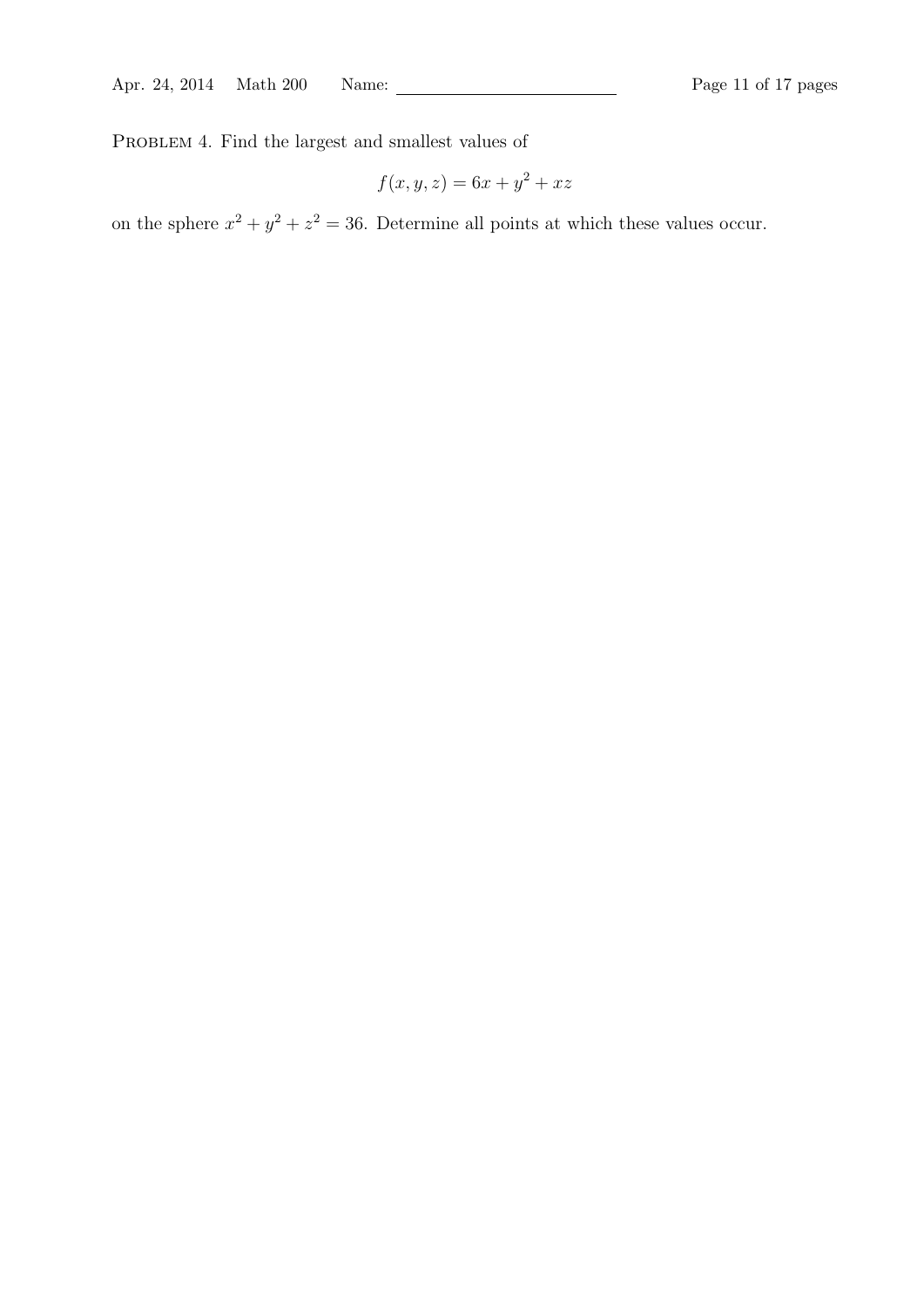PROBLEM 5. Let D be the region in the xy-plane bounded on the left by the line  $x = 2$  and on the right by the circle  $x^2 + y^2 = 16$ . Evaluate

$$
\iint_D (x^2 + y^2)^{-3/2} dA.
$$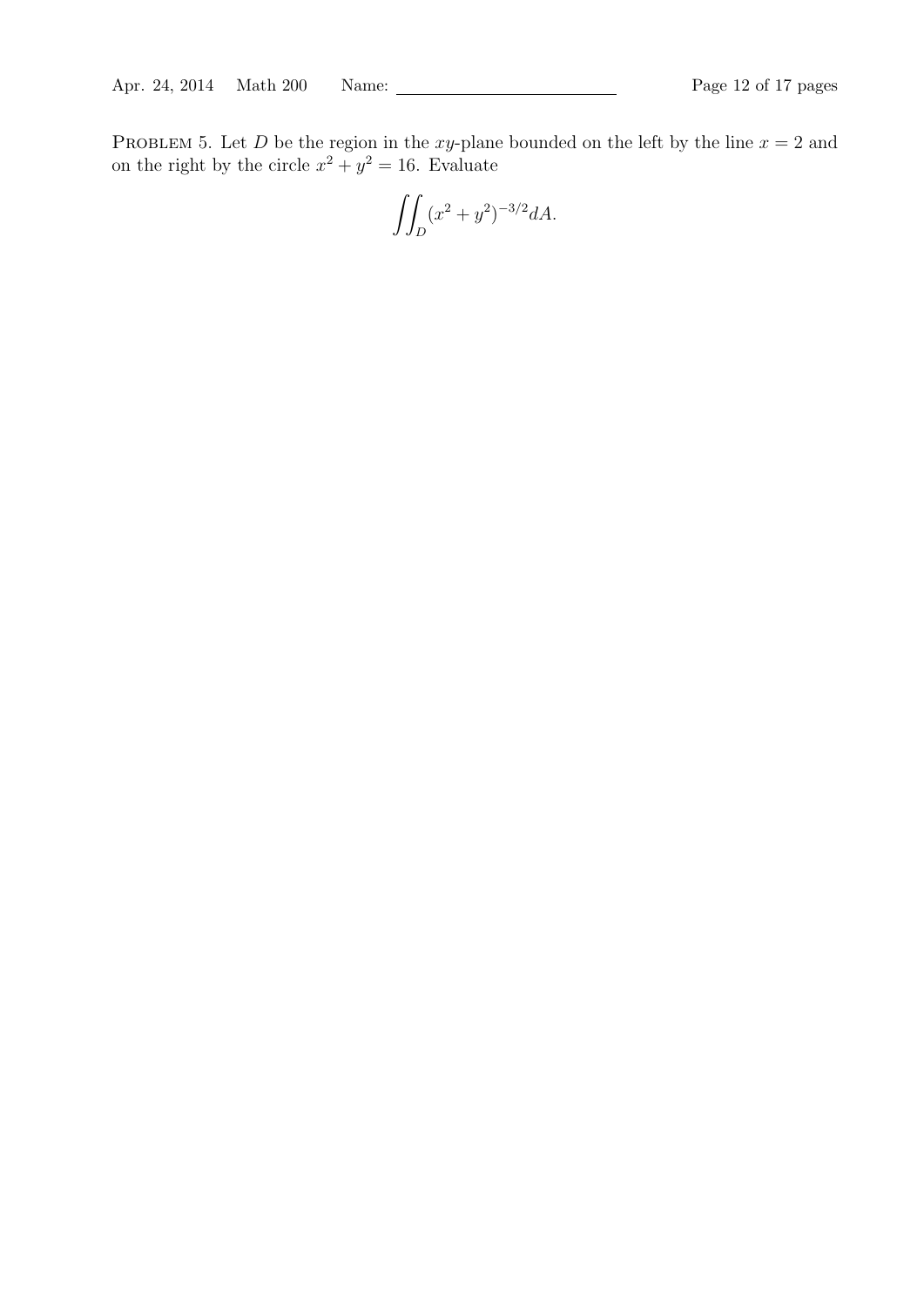PROBLEM 6. **a.** Let

$$
I = \int_0^2 \int_0^x f(x, y) dy dx + \int_2^6 \int_0^{\sqrt{6-x}} f(x, y) dy dx.
$$

Express I as an integral where we integrate first with respect to  $x$ .

b. Let

$$
J = \int_0^1 \int_0^x \int_0^y f(x, y, z) dz dy dx.
$$

Express  $J$  as an integral where the integrations are to be performed in the order  $x$  first, then  $y$ , then  $z$ .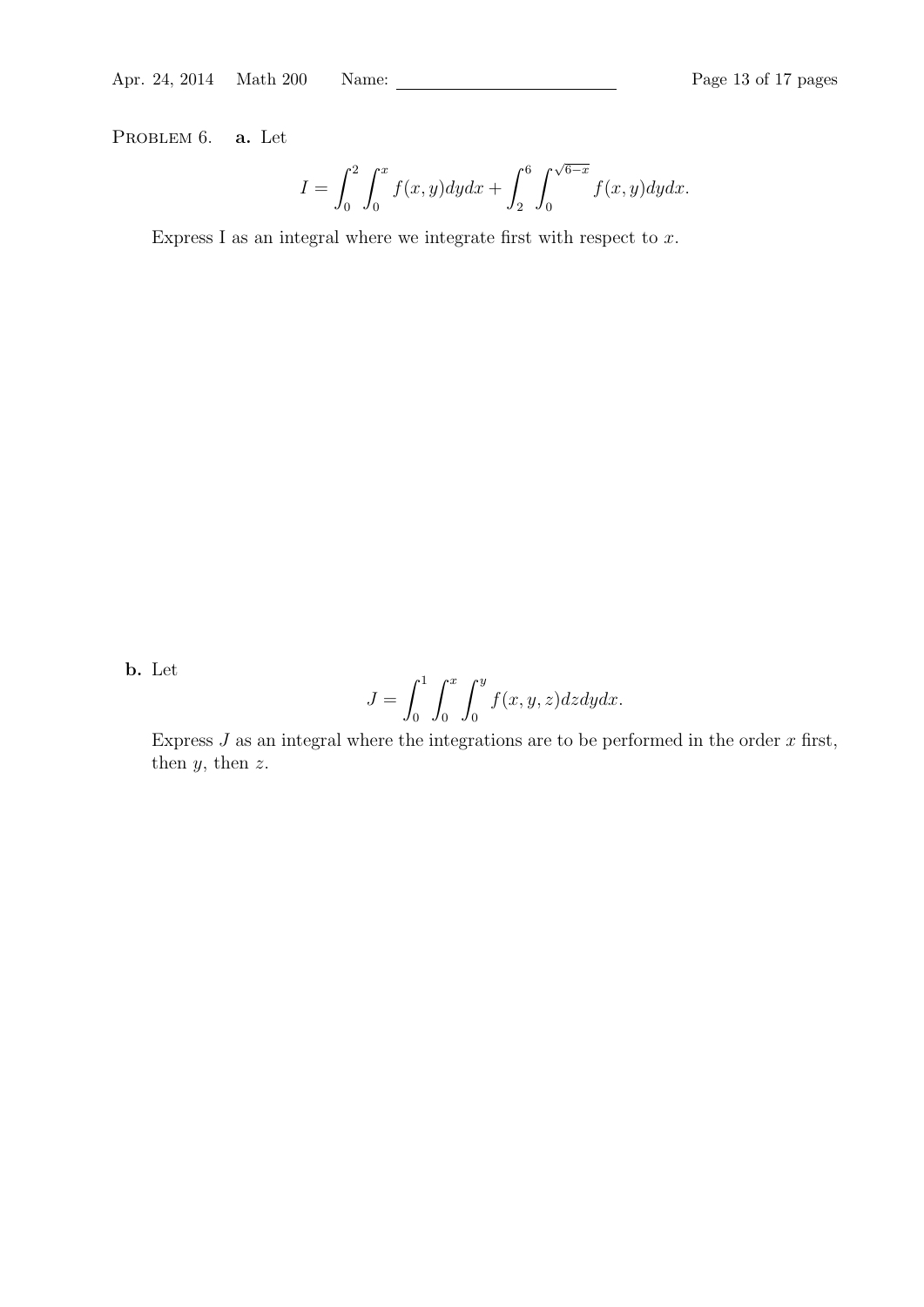PROBLEM 7. Let E be the solid lying above the surface  $z = y^2$  and below the surface  $z = 4 - x^2$ . Evaluate

$$
\iiint_E y^2 dV.
$$

Hint: you may need to use the half angle formulas:

$$
\sin^2 \theta = \frac{1 - \cos 2\theta}{2}, \quad \cos^2 \theta = \frac{1 + \cos 2\theta}{2}.
$$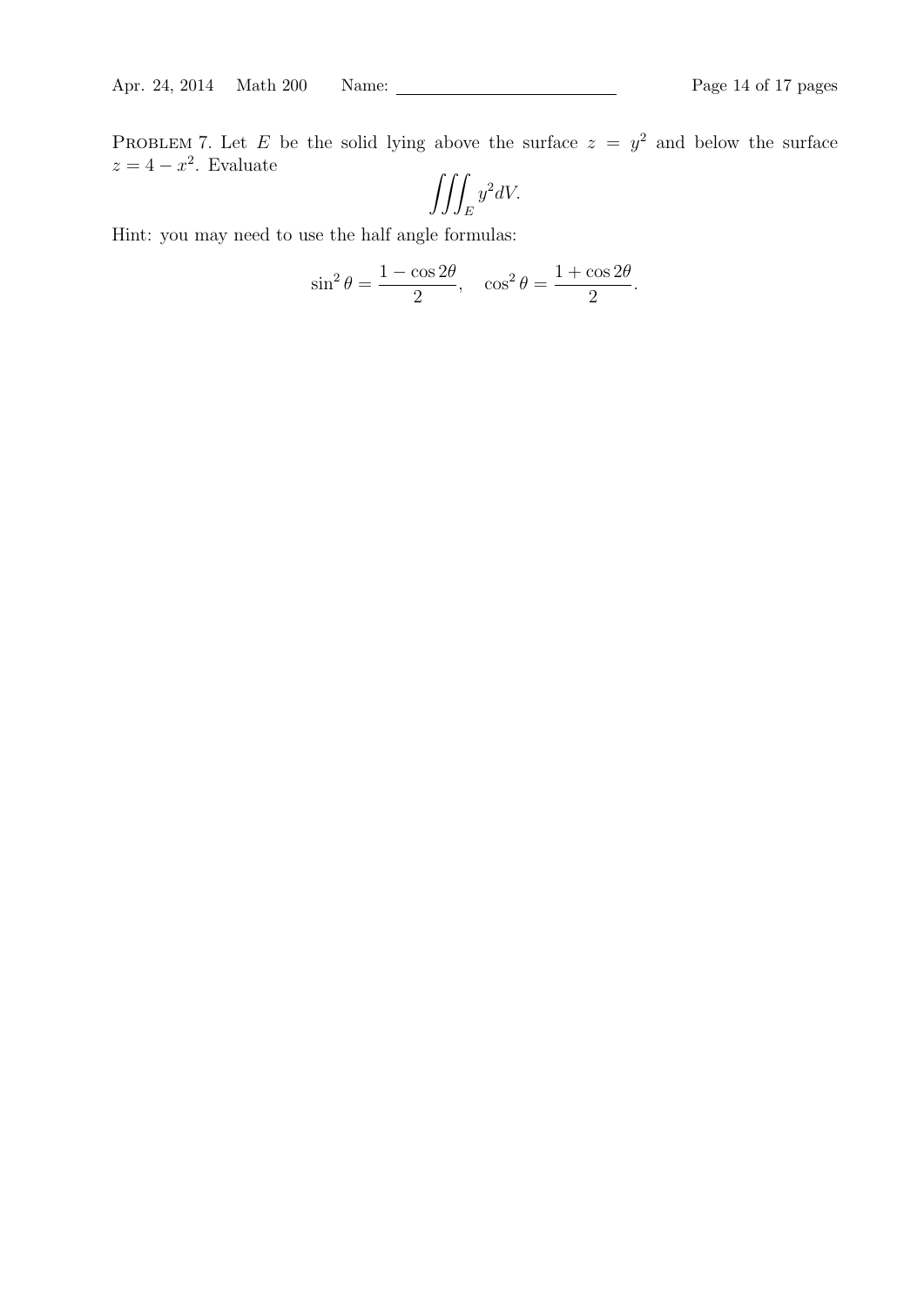Apr. 24, 2014 Math 200 Name: Page 15 of 17 pages

PROBLEM 8. Let  $E$  be the solid

$$
0 \le z \le \sqrt{x^2 + y^2}, \quad x^2 + y^2 \le 1,
$$

and consider the integral

$$
I = \iiint_E z\sqrt{x^2 + y^2 + z^2}dV.
$$

**a.** Write the integral  $I$  in cylindrical coordinates.

**b.** Write the integral  $I$  in spherical coordinates.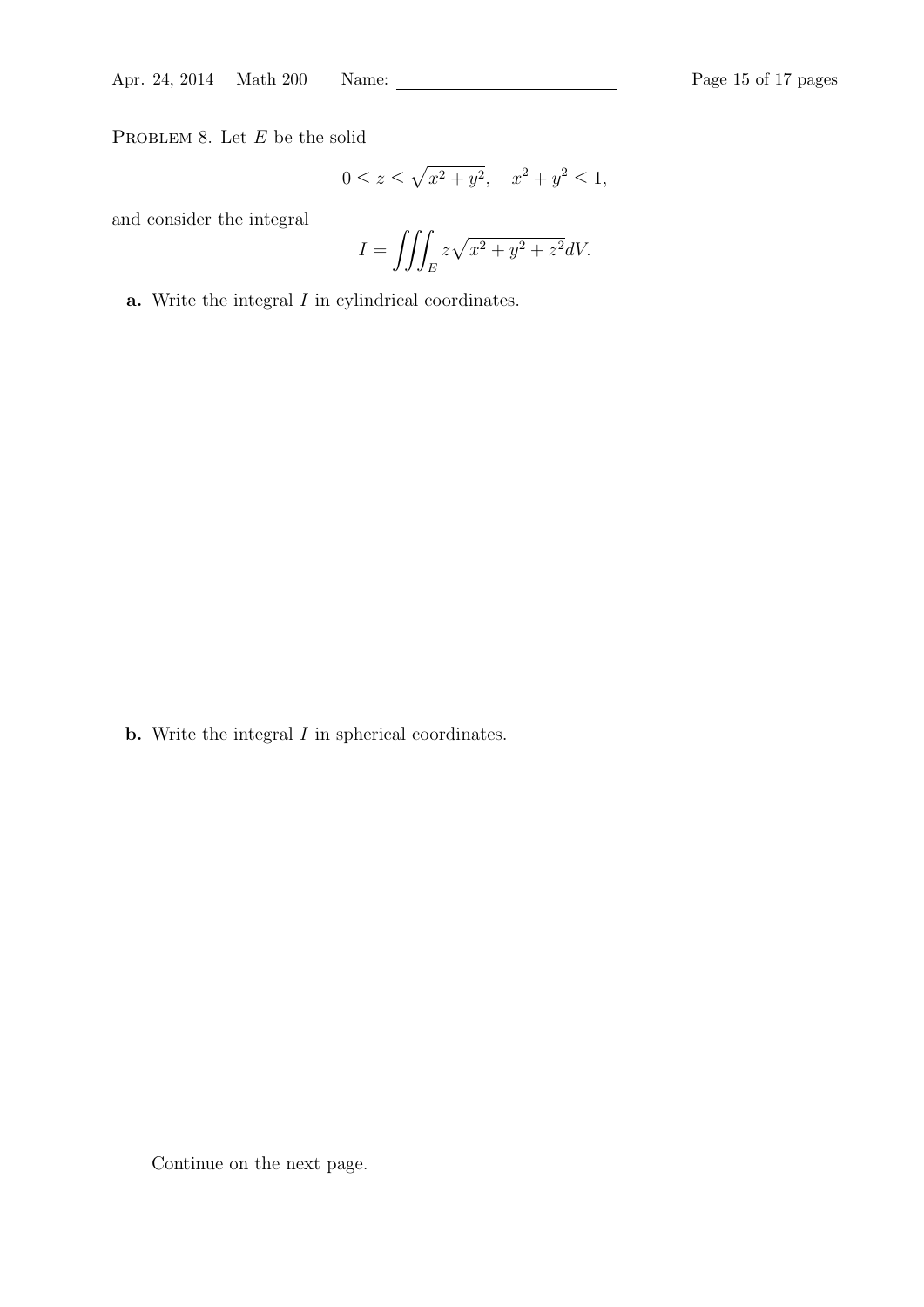c. Evaluate the integral  $I$  using either form.